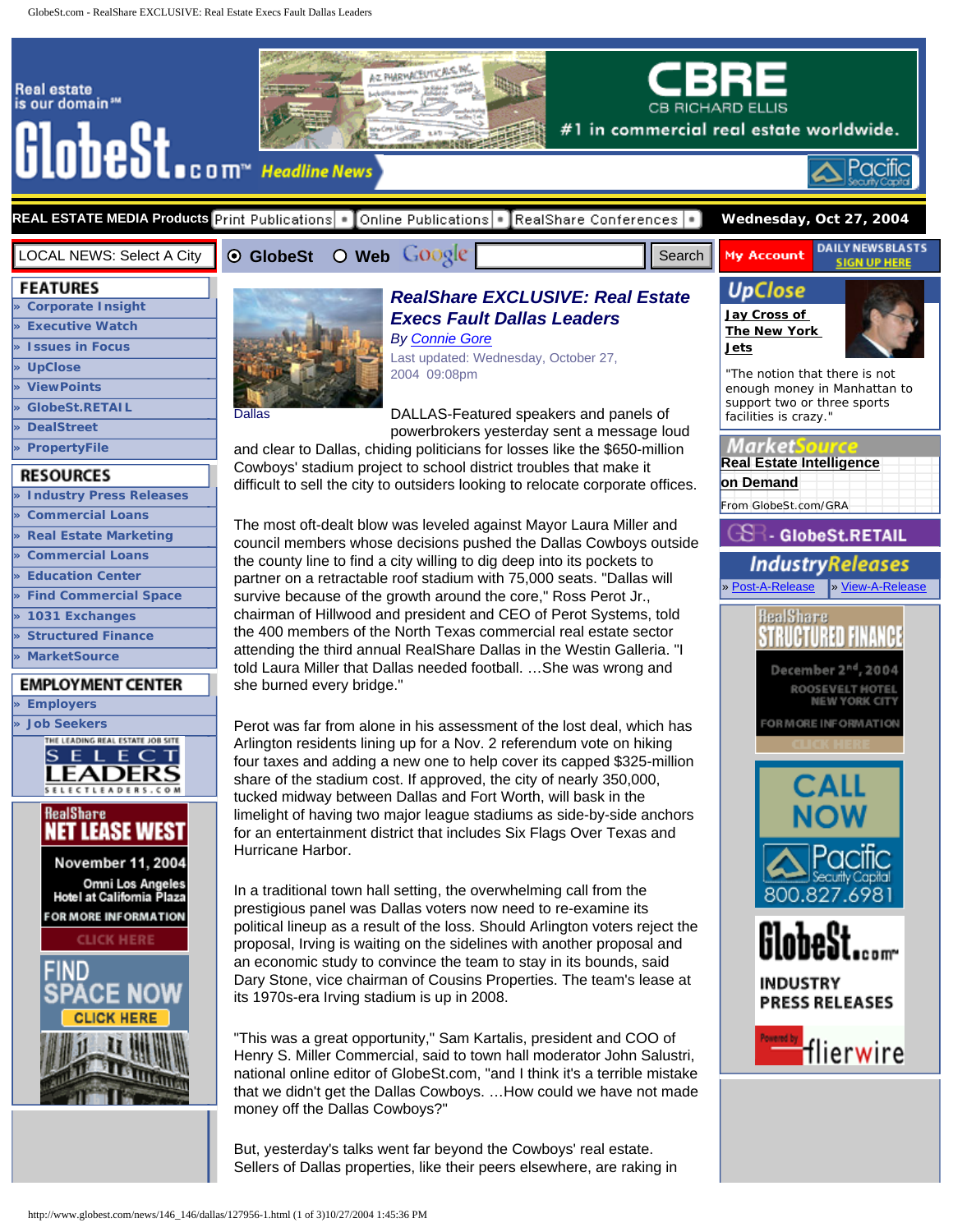## **PROPERTY LINKS**

Advertise Here **Click for more details** 

record-high prices from buyers anteing up some premium for vacancy upside and off-market pickups. It came as no surprise that today's high rollers are tenants-in-common syndicates, a relatively new buying breed with enough capital clout to outbid even pension funds.

TIC talk surfaced repeatedly throughout the day. "These are the new cowboys," Scott Lynn, director and principal of Metropolitan Capital Advisors Ltd., said during the town hall. "Most of the time when a TIC buyer shows up, they're the high bid."

TIC interest is running so high that RealShare's dedicated session played to a standing-room-only crowd with overflow in the hall as all tried to hear a highly specialized panel talk about regulations, stipulations, exit strategies and holding periods. "TIC sponsors and their programs are very much in the eye of the SEC, NASD and almost every state securities system," said Gerald Reihsen III, executive vice president for Behringer Harvard Funds.

The consensus is the red flags for TIC investments are exit strategies and unanimous voting requirements...or a change in the tax laws. Nonetheless, it's widely accepted that TIC buyers are now in the driver's seat. Gary Beynon, chairman and CEO of Omni Brokerage Inc., says 55% of the TIC buys are office buildings followed by retail, multifamily and industrial. Yields are running from 6.5% to 7.5% with the IRR running in the low to mid-teens. Omni's average investor is kicking in \$427,500 per deal; Behringer Harvard's is closer to \$700,000 per person; and those from Rainier Capital Management and Macfarlan Real Estate Investment Management are right in between the spread.

Industry involvement and dialogue are key to keeping the new kid on the block in line. "Heightened regulation is not a bad thing," said Kevin Thompson, partner in Thompson & Knight.

With capital so free-flowing, regardless of the source, a panel of investment sales executives delved into respective buying preferences, market opportunities and whether or not product is now overpriced based on the risk adjusted basis. "I really don't think it is [overpriced] when you look at the alternative investments," said Thomas Leiser, partner in Bandera Ventures Ltd., "and not when you look at it in terms of replacement costs."

Product probably isn't overpriced, said Ted Klinck, executive director for Morgan Stanley, "but I think it is fully priced."

Two rounds of three concurrent sessions, featuring panels of Dallas/ Fort Worth powerbrokers, included discussions about leasing, development, capital markets and structured finance. The picture wasn't always rosy, but the crowd will always love Dallas, even when an attitude adjustment for elected officials is the resounding call of the day.

"If we're going to do business, we're so fortunate to be here," Steve Van Amburgh, CEO of Koll Development Co., told Michael G. Desiato, editor-in-chief of Real Estate Media Inc., publisher of Real Estate Forum and GlobeSt.com, during the RealShare conference's one-onone trademark session, Inside the Real Estate Mind. Van Amburgh said Dallas residents should "consider changing the captain of the team," but didn't diss the city's future by any means.

"I really feel '05 to '08 will be awesome years...because all these companies have hordes of cash. They did everything to fix the bottom